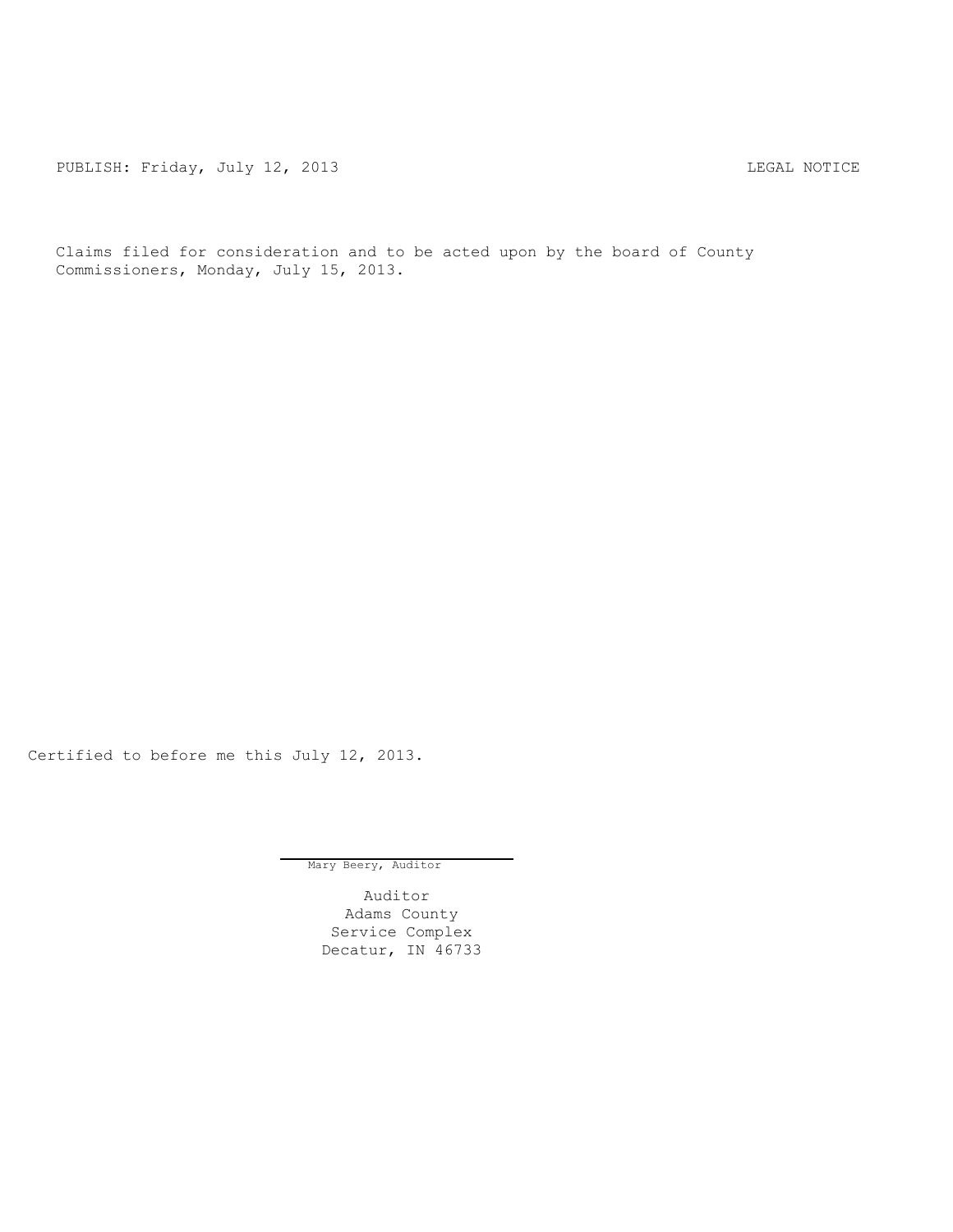

## **Claims Docket for Newspaper Adams County, Indiana**

## For Period: **6/18/2013** to **7/1/2013**

*313 W. Jefferson St. Decatur, IN 46733 (219) 724-2600*

## Date Claims to be Paid: **7/15/2013**

| <b>Vendor</b>                         | <b>Amount</b> | <b>Vendor</b>                    | <b>Amount</b> |
|---------------------------------------|---------------|----------------------------------|---------------|
| <b>Adams Memorial Hospital</b>        | 31,321.25     | Indiana Michigan Power           | 769.86        |
| Arnold Lumber Co., Inc.               | 246.10        | Baker And Sons Plumbing &        | 60.00         |
| Berne Ready Mix                       | 3,142.26      | Hoosier Blue Flame               | 77.00         |
| Brateman's, Inc.                      | 191.04        | <b>Charles Bowers</b>            | 2,333.33      |
| Chet's Pest Control                   | 120.00        | Cintas Location #338             | 45.00         |
| City Of Decatur                       | 1,906.73      | Clarke Mosquito Control Products | 987.26        |
| Decatur True Value                    | 131.44        | <b>Complete Printing Service</b> | 239.00        |
| Courtesy Ford, Inc.                   | 579.27        | Craigville Telephone Comp        | 119.00        |
| David L. Sommer                       | 50.00         | <b>Decatur Dental Services</b>   | 85.80         |
| Decatur Postmaster                    | 200.00        | Douglas L. Bauman                | 87.50         |
| Downing & Glancy Funeral Home         | 500.00        | Kiess, Duane A.                  | 100.00        |
| Erie Haven                            | 3,222.60      | Gordon Food Service              | 2,571.01      |
| Graybar                               | 1,337.72      | Kiess Electric                   | 293.68        |
| Legal Directories Publishing Co. Inc. | 7.75          | Louise Busse                     | 52.80         |
| Maumee River Basin Commission         | 11,272.00     | Moser Motor Sales, Inc.          | 42.00         |
| Neil Ogg                              | 42.61         | Nipsco                           | 84.10         |
| Portland Motor Parts, Inc             | 614.09        | Quill Corporation                | 386.23        |
| Rhonda L. McIntosh                    | 86.24         | Bollenbacher, Rodney G.          | 50.00         |
| Ronnie L. Smitley                     | 100.00        | Roto-Rooter                      | 380.00        |
| Sherwin-Williams                      | 209.86        | Print Shop                       | 570.75        |
| Underground Pipe & Valve,             | 919.00        | Wal-Mart / GEMB                  | 177.38        |
| Witham Toxicology Laboratory          | 1,481.40      | Napa Auto Parts                  | 139.00        |
| Swiss City Veterinary                 | 150.00        | Croy Machine & Fabrication, Inc. | 75.48         |
| Mary Baker                            | 50.00         | Tom Magnan                       | 69.98         |
| Waste Management                      | 250.21        | James P. Franz                   | 45.00         |
| Decatur Veterinary Hospit             | 11.00         | Sam's Engine Clinic              | 389.00        |
| C & S Accessories                     | 75.00         | Carol Selking                    | 13.60         |
| Chad W. Sprunger                      | 1,121.53      | Tom Magnan/Special Needs         | 573.20        |
| Kristina Nichols                      | 14.08         | Indiana Dept. Of Workforc        | 968.00        |
| Arthur J. Booth                       | 28.00         | Ronald Thieme                    | 36.70         |
| Benicomp, Inc.                        | 76,601.18     | Harvest Land Co-op               | 768.91        |
| Wal-Mart                              | 49.42         | Advanced Imaging Solutions, Inc. | 37.65         |
| <b>Missy Smitley</b>                  | 99.90         | Thomas R Krueckeberg             | 100.32        |
| American Academy of Pediatrics        | 128.90        | ERS Wireless Communications      | 540.65        |
| Michael G. Werling                    | 495.00        | Connie Ellenberger               | 7.04          |
| Troyer's Market LLC                   | 1,900.42      | Purdue University                | 60.00         |
| Delbert Scheiman                      | 115.00        | Tracy Heltz Noetzel              | 221.13        |
| Grainger                              | 684.00        | Bi-County Services, Inc          | 3,276.00      |
| Joseph M. Johnson, III                | 421.74        | <b>Standard Register Company</b> | 159.05        |
| Kevin Burkhalter                      | 50.00         | Alpine Falls, Inc.               | 9.99          |
| Indiana Public Defender Council       | 150.00        | Deborah A. Schantz               | 527.70        |
| Verizon Wireless                      | 483.10        | <b>Stationair's Express</b>      | 881.71        |
| Landon Patterson                      | 387.93        | LBH Chemical & Industrial        | 645.28        |
| Carrie Freeman                        | 92.78         | RICOH USA, INC.                  | 287.20        |
| Office Depot                          | 133.62        | Department of Homeland Security  | 172.00        |
| Decatur Ace Hardware                  | 565.51        | WM Imaging Solutions, Inc.       | 30.00         |
| Association of Indiana Counties       | 35.00         | O'Reilly Auto Parts              | 217.12        |
| Phil Eicher                           | 50.00         | Global GOV/ED Solutions Inc.     | 465.78        |
|                                       |               |                                  |               |